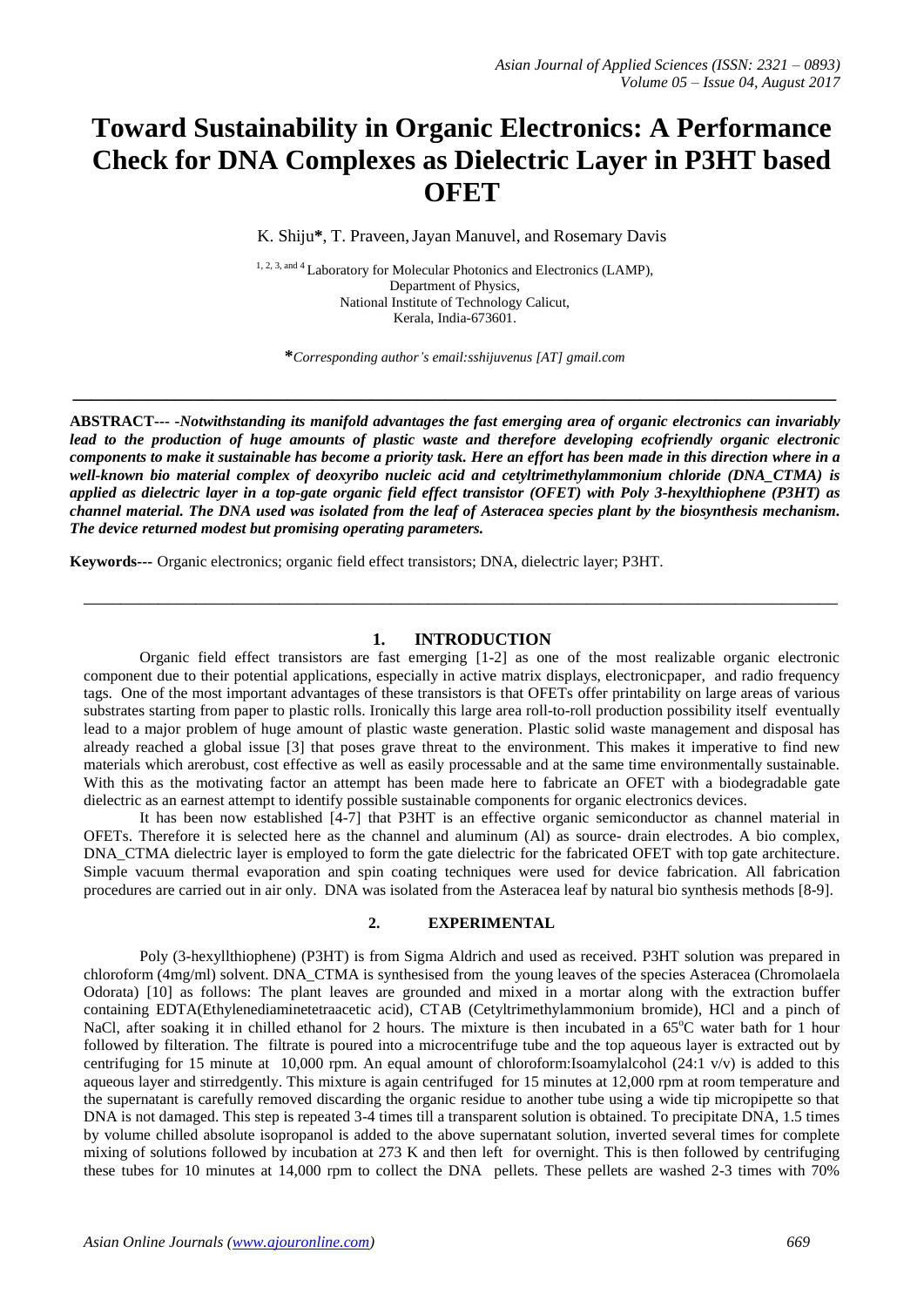ethanol. Ethanol is poured out and the pellets are stored at -20°C followed with drying at room temperature. Both DNA and surfactant solutions are then mixed together at 1:1 stoichiometric ratio to facilitate spontaneous formation of hydrophobic DNA-CTMA complex that precipitated in water. The white DNA-CTMA precipitate is then collected and centrifuged to remove excess surfactant. Isolated DNA properties are confirmed by the gel electrophoreses, UV/Visible absorption, SEM, and FTIR. Fig.1 shows the gel electrophoresis of isolated DNA. Bands in electrophoresis [11] can be seen and each contains DNA molecules of a particular size.



 **Figure 1:** Gel electrophoreses of DNA

For UV Visabsorption study of DNA\_CTMA three different combination of samplesare tried. In Fig.2 dark pink color spectrumindicated the DNA\_CTMA absorption while blue color denotes absorption of DNA in water. The absorption band from 270 nm to 340 nm corresponds to the  $\pi$ - $\pi$ \* stacking of nucleon band [12] of the DNA. These absorption bands are present in both spectra but in the DNA\_CTMA solution the absorption intensity is much better than DNA alone. Such increase in the absorption intensity produces [13] film surfactant effect in DNA solution and this surfactant effect has seen to produce [14] better film formation during the device fabrication stage.



 **Figure 2**: UV/Visible spectrum of DNA\_CTMA complex

The FTIR spectrum has been taken in the mid IR region of  $500 - 4000$  cm<sup>-1</sup>. The experimental sample is directly placed on the potassium bromide crystals and the spectrum was recorded in transmittance mode. FTIR measurement is carried out to identify the possible biomolecules [15-16] in DNA. In Fig. 3 the dark red line indicate the DNA\_CTMA and pink color indicate the DNA. Wide Peak at 3329 representsthe O-H strech and thoseat 2928 and 2852 indicate C-H strech in alkanes. The small wide stretch in 2107 gives confirmation of triple bond in C and N. C-H bend and rock represent the peaks at 1466 and 1375 respectively. The peaks at 1250,1065, 966 and 953 [17] confirmed the presence of C-H and O-H wag and strech. These over all information confirm the presence of isolated DNA. The presence of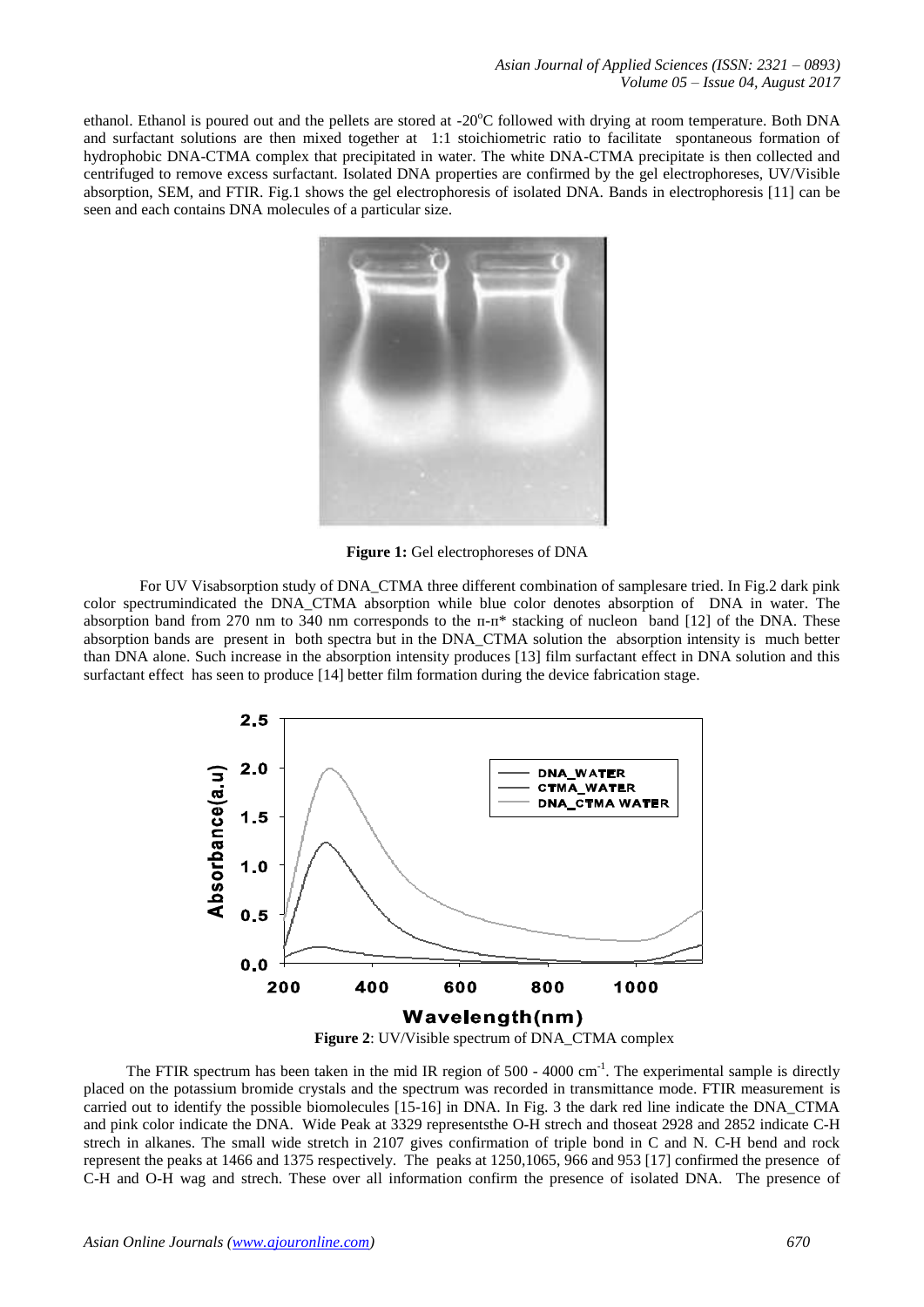DNA\_CTMA is also confirmed by FTIR which was indicated by the red solid line. CTMA addition to DNA reduces the C-H strech and bending, but it keeps the C-H wag [18] at 1061. Addition of CTMA in DNA compound did no alter its basic material properties but returned better film propeties.



**Figure 3:** FTIR Spectrum of DNA and DNA\_CTMA complex.

The surfactant effect in DNA isalso confirmed by the SEM. Fig. 4(a) represents the SEM of the DNA coated steel plate and 4(b) indicates the DNA\_CTMA coated steel plate. From the micrographs itisclear that without surfactant, DNA shows cloud structure in the film and shows more roughness as compared to that in figure 4(b). In Fig 4(a) and (b) it is clear that cloud structure of the DNA decresed due to the addition of CTMA.



**Figure 4:** SEM of DNA coated on steel. (a) DNA Alone (b) DNA CTMA complex.

# **3. DEVICE FABRICATION**

A bottom contact top gate OFET is fabricated with P3HT as active layer, DNA\_CTMA as gate insulating layer and Aluminium (Al) as S-D electrodes. Device is fabricated as follows: Micro pattern (60µm) of the source drain electrodes is typically made using evaporation mask in a high vacuum chamber. After channel preparation, the channel material (P3HT) solution was drop casted on the patterned electrodes and was kept in room temperature for drying (30 min) to form the channel (~80nm thick). The dielectric layer DNA\_CTMA (~120 µm thick) is then spin coated on the top of the active layer at 400 rpm. Finally aluminum gate electrodes were coated on the dielectric layer by thermal evaporation (~150nm thick). Fig.5 represents the structure of fabricated device.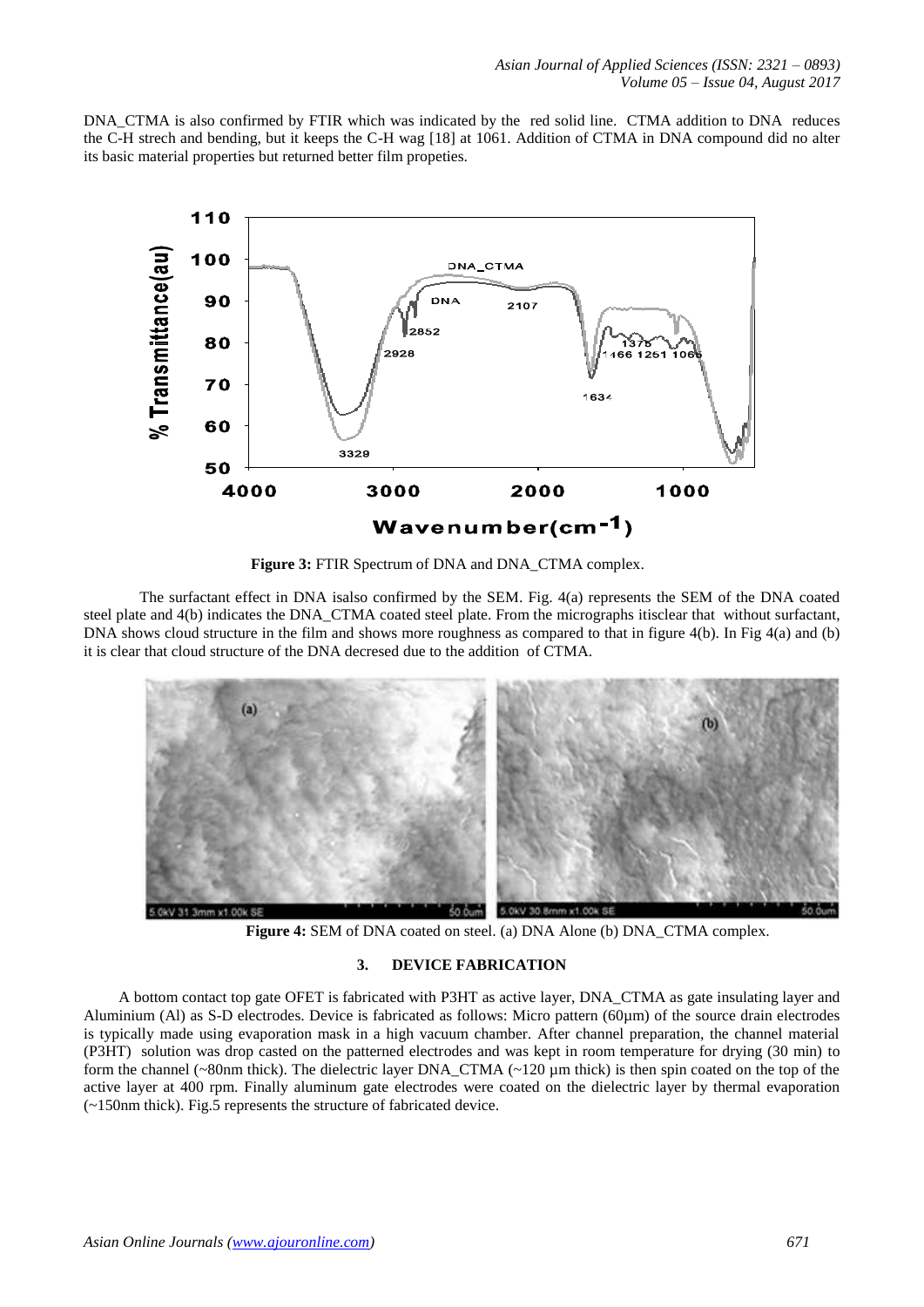*Asian Journal of Applied Sciences (ISSN: 2321 – 0893) Volume 05 – Issue 04, August 2017*



Figure 5: Fabricated device structure on glass plate

#### **4. DEVICE CHARACTERIZATION**

Fabricated devices are characterized by Keithely2400 source meter and 6517B high resistance meter. Keithely2400 source meter is connected to the source drain electrode and Keithely 6517B electrometer to the gate source electrodes. The experimental setup is controlled by a Labview program for characterization of the device. From the data obtained OFET parameters like mobility of the channel,  $I_{on}/I_{off}$  ratio and threshold voltage (V<sub>TH</sub>) are evaluated.

## **5. RESULTS AND DISCUSSION**

Fig. 6 and 7 show the electrical characteristics of the fabricated device. It can be seen from fig. 6(a) that the device exhibits P-type OFET operation [19-21] in the depletion mode. This is due to the negative charge induced in the active channel with the help of positive gate bias voltages. Source-Drain voltage (V<sub>SD</sub>) in the range 0 to +20 V is applied with -5 to +3 V gate bias with a step delay of 1V, and the source  $\Delta$  drain current (I<sub>SD</sub>) is found to be in the ohmic region. It is clear that at +3V gate bias voltage device isturned off. The  $I_{SD}$  in the source drain voltage region of 10 to 15 V is pulled to inverse direction due to [22] the S/D electrode interfacing effect. The work function of the Al electrode used is 4.1 eV and the work function mismatch between the P3HT active layer and these Al S/D electrodes led to the observed inversing effect in source drain current. Fig. 7 shows the transconductance curve of the fabricated device. From this the turn off gate voltage ( $V_g$ ) and threshold voltage ( $V_{TH}$ ) are evaluated [23] using the standard procedure.



**Figure 6:**  $V_{SD}$  versus  $I_{SD}$  at different gate voltages.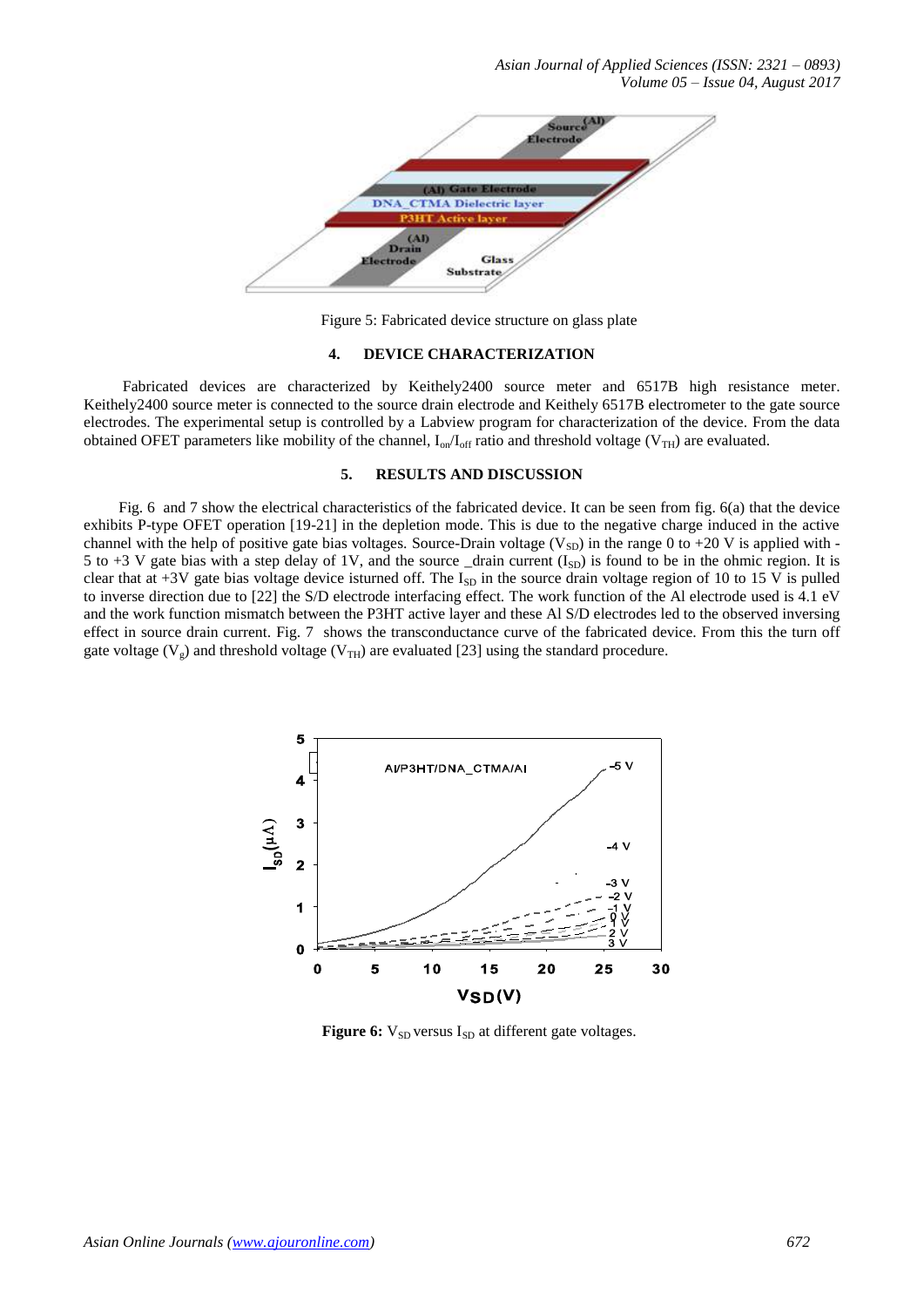

**Figure 7:** Transconductance curve at  $V_{SD} = 10V$ 

Extrapolation in the linear region (ELR) method was used for calculating the threshold voltage. The field effect mobility ( $\mu$ ) is calculated [24-25] using the linear regime equations. As the I<sub>SD</sub>-V<sub>SD</sub> characteristic is found follow a linear regime operation in the entire voltage range parameter extraction is fully carried out using the linear regime equations and methods. The extracted parameters are given in Table 1. Fig. 8 represents the plate capacitance versus frequency response of the fabricated device. Using this unit plate capacitance of the device is evaluated. For plate capacitance measurement the plate capacitance variation of the device with frequency up to 1 MHz is examined using an LCR meter. Unit plate capacitance was considered as the constant region [26] of the graph at higher frequency. From the response curve it is clear that plate capacitance of fabricated device decreases with increase in frequency and comes to constant region at high frequency. This constant region is considered as the device plate capacitance [27] for parameter calculation. Calculations in this line returned the plate capacitance of OFET with DNA\_CTMA dielectric as 2.05 x 10-  $^{10}$ F/cm<sup>2</sup>.

| Table 1: Evaluated Device Parameters |                                   |                              |                              |
|--------------------------------------|-----------------------------------|------------------------------|------------------------------|
| Mobility $\text{cm}^2/\text{Vs}$     | 1 <sub>ON</sub> /1 <sub>OFF</sub> | Threshold Voltage $(V_{TH})$ | Plate Capacitance $(F/cm^2)$ |
| 0.0469                               |                                   | -                            | $2.059\times10^{-10}$        |

 From values of device parameters given in table 1 it is clear that the performance of the P3HT device with the green and bio dielectric material (DNA) gives comparable performance to reported [28-29] P3HT OFET devices with plastic dielectric layers like PMMA and PVA.



**Figure 8:** Device frequency versus capacitance curve

For impedance measurement [30] the layer structure of the device is considered. The impedance across the gate and drain electrode is measured in the frequency range of 100 to 10000 Hz. The impedance values at higher and lower frequency for the layers are measured. Fig. 9 represents the frequency versus impedance response of DNA\_CTMA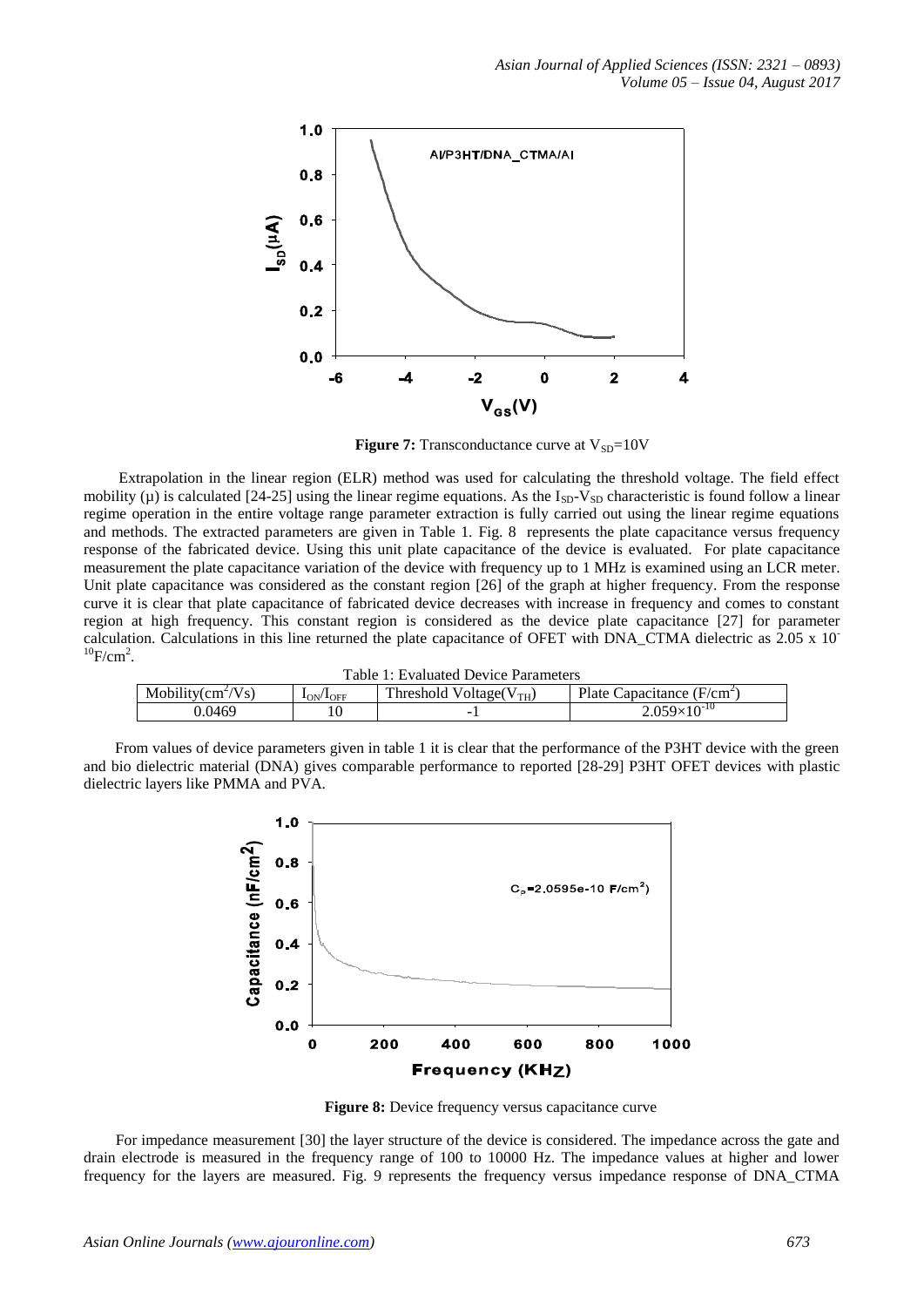OFET. It is clear that the impedance of the device exponentially decreases with frequencyandboth devicesshowimpedance at mega ohms range at lower frequencies. At higher frequency range the impedance got decreased by one order before finally treading an almost constant path. From the plot it is clear that there do have a capacitance effect [30] between the electrodes, and this capacitance effect must have produced the gate voltage dependency in the device operation.



Figure 9: Device impedance versus frequency curve

#### **6. CONCLUSIONS**

 It has been demonstrated that P3HT based OFETs, made with biodegradable DNA synthesized from plant extracts through a low cost method returned comparable performance with reported P3HT devices using plastic dielectrics indicating that sustainability of organic electronics devices can be achieved by employing eco - friendly natural produces in place of pure plastics.

## **7. ACKNOWLEDGEMENTS**

The author is thankful to Ministry of Human Resource Development (MHRD), India and Kerala State Council for Science Technology and Environment (KSCSTE) for financial support for carrying out this work. We also thank Dr. R. Aswathi Nair, Assistant Professor and Ms.Keerthi Divakaran research scholar in the bio technology department of NIT Calicut for their help and support in synthesizing DNA complexes.

## **8. REFERENCES**

- 1. A. Tsumura, H. Koezuka, and T. Ando. "Macromolecular electronic device: Field-effect transistor with a polythiophene thin film", Applied Physics Letters,Vol.49, pp 1210–1212,1986..
- 2. T. Takenobu, T. Takahashi, T. Kanbara, K. Tsukagoshi, Y. Aoyagi, and Y. Iwasa. "Highperformance transparent flexible transistors using carbon nanotube films" Applied Physics Letters, Vol.88, 033511,2005.
- 3. M. Mottaghi and G. Horowitz. "Field-induced mobility degradation in pentacene thin-film transistors". Organic Electronics, Vol. 7, pp 528 – 536,2006.
- 4. M. Jamal Deen, Mehdi H. Kazemeini, Yaser M. Haddara, Member, JianfeiYu, GeorgeVamvounis, Steven Holdcroft, and William Woods, IEEE transactions on electron devices, Vol.51,pp 11-14,2004.
- 5. A.Assadi, G.Gustafssonm, M Willander,C Svensson, O Inganas, ,"Determination of field effect mobility of Poly(3-hexylthiophene)upon exposure to NH<sub>3</sub> gas", Synthetic metals, vol.37,pp 123-130,1990.
- 6. Zhenan Bao, Ananth dodabalapur and Andrew J.Lovinger, "Soluble and processable regioregular Poly(3 hexylthiophene) for thin film field effect transistor applications with high mobility",Appl.Phy.Lett.,Vol.69,pp 4108-4110,1996.
- 7. R.C.G.Naber, M.Mulder,B.de Boer and P.W.M.Blom ,"High charge density and mobility in poly(3 hexylthiophene) using a polarizable gate dielectric",Organic electronics, vol.7, pp 132-136,2006.
- 8. Stephen R. Downie and Jeffrey D. Palmer, "A Chloroplast DNA Phylogeny of the Caryophyllales Based on Structural and Inverted Repeat Restriction Site Variation" Systematic Botany, Vol.19, pp 236-252,1994.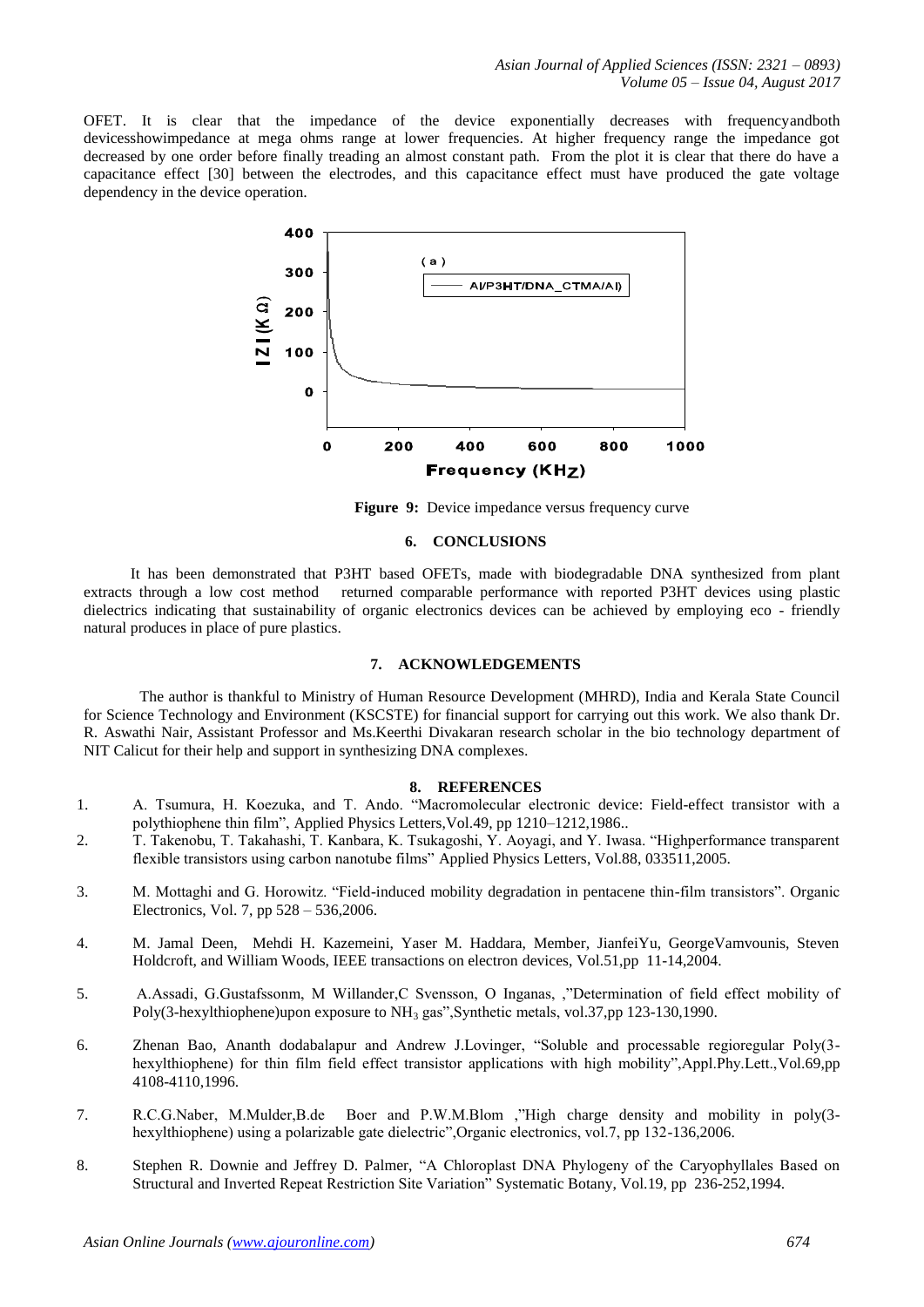- 9. C. Yumusak,1,a Th. B. Singh,2 N. S. Sariciftci,3 and J. G. Grote, "Bio-organic field effect transistors based on cross linked deoxyribonucleic acid (DNA) gate dielectric"Applied Physics Letters, Vol.95,pp 263304- 263307,2009 .
- 10. Ana Cuervoa,1, Pablo D. Dansb,1, José L. Carrascosaa,c, Modesto Orozcob,d, Gabriel Gomilae, and Laura Fumagallie,"Direct measurement of the dielectric polarization properties of DNA" proceedings of the national Academy of Sciences of the United State of America", Vol.35, pp3624–3630,2014.
- 11. Gunj an Tyagi, Deepak K. Ja ngir, Parul Sin gh, and Ranjana Meh rotra," DNA Interaction Studies of an Anticancer Plant Alkaloid, Vincristine, Using Fourier Transform Infrared Spectroscopy " DNA And Cell Biology, Vol.29, pp 693–699,2010.
- 12. T. Bazaru Rujoiu , A. Petris , V. I. Vlad, I. Rau, A.-M. Manea and F. Kajzar, "Lasing in DNA–CTMA doped with Rhodamine 610 in butanol" [Phys. Chem. Chem. Phys.,](http://dx.doi.org/10.1039/1463-9084/1999) Vol.17, pp 13104-13111,2015.
- 13. Narayanan Venkat, Joy E. Haley, Rachel Swiger, Lei Zhu, Xiaoliang Wei, Fahima Ouchen, and James G. Grote, "Spectral investigations on the binding of DNA-CTMA complex with Tetrameric Copper Phthalocyanines" Proc. of SPIE, Vol. 8817.pp 88170E-1-88170E-10,2013 .
- 14. Claudia Maria Simonescu,"Application of FTIR Spectroscopy in Environmental Studies" http://dx.doi.org/10.5772/48331.
- 15. Ruth E. Timme, Jennifer V. Kuehl, Jeffrey L. Boore, And Robert K. Jansen,"A comparative analysis of the lactuca and helianthus (asteraceae) plastidgenomes: identification of divergent regions and categorization of shared repeats " American Journal of Botany, Vol.94(3), pp 302–312,2007.
- 16. E. Lipiec, J. Kowalska, J. Lekki, A.Wiecheć and W.M. Kwiatek,"FTIR Microspectroscopy in Studies of DNA DamageInduced by Proton Microbeam in Single PC-3 Cells" ACTA PHYSICA POLONICA A, Vol.121, pp 210- 215,2012.
- 17. Daniel Elkington, Nathan Cooling, Warwick Belcher, Paul C. Dastoor and Xiaojing Zhou, "Organic Thin-Film Transistor (OTFT)-Based Sensors" Electronics, Vol.3, pp 234-254,2014.
- 18. [SheidaFaraji,](http://www.sciencedirect.com/science/article/pii/S1566119914005588) [Teruo Hashimoto, Michael L. Turner](http://www.sciencedirect.com/science/article/pii/S1566119914005588) and [Leszek A. Majewski,](http://www.sciencedirect.com/science/article/pii/S1566119914005588)" Solution-processed nanocomposite dielectrics for low voltage operated OFETs[" Organic Electronics,](http://www.sciencedirect.com/science/journal/15661199) Vol. [17,](http://www.sciencedirect.com/science/journal/15661199/17/supp/C)pp 178–183,2015.
- 19. LoigKergoat, Nicolas Battaglini, Luciano Miozzo," Use of poly(3-hexylthiophene)/poly(methyl methacrylate)(P3HT/PMMA) blends to improve the performance of water-gated organic field-effect transistors" Organic Electronics , Vol.12, pp 1253–1257,2011.
- 20. Takao Someya ,AnanthDodabalapur , Jia Huang , Kevin C. See ,and Howard E. Katz,"Chemical and Physical Sensing by Organic Field-Effect Transistors and Related Devices" Adv. Mater. Vol.22, pp 3799–3811,2010.
- 21. Norbert Koch,"Energy levels at interfaces between metals and conjugated organic molecules", J. Phys.: Condens. Matter, Vol. 20, pp 184008-184017,2008.
- 22. Patrick B. Shea and Jerzy Kanickia," Field-effect mobility of polycrystalline tetrabenzoporphyrin thin-film transistors" Journal Of Applied Physics, Vol.98, pp 014503-014508,2005.
- 23. D. Thuau, M. Abbas, S. Chambon, P. Tardy, G. Wantz, P. Poulin, L. Hirsch, I. Dufour, and C. Ayela "Sensitivity enhancement of a flexible MEMS strain sensor by a field effect transistor in an all organic approach", organic electronic, Vol.15, pp 3096-30100,2014.
- 24. Benedikt Rösner, Nina Zeilmann, Ute Schmidt, Rainer H. Fink , "Employing microspectroscopy to track charge trapping in operating pentacene OFETs" organic electronic, Vol.15, pp 435-440,2014.
- 25. Yoonyoung Chung, Boris Murmann, Selvapraba Selvarasah, Mehmet R. Dokmeci, and ZhenanBao," Lowvoltage and short-channel pentacene field-effect transistors with top-contact geometry using parylene-C shadow masks", Applied Physics Letters , Vol.96, pp 133306 - 1333309,2010.
- 26. Jean Maria Fernandes," Investigation of hole-injection in a-NPD using capacitance and impedance spectroscopy techniques with F4TCNQ as hole-injection layer: Initial studies" Super lattices and Microstructures, Vol.76, pp 385–393,2014.
- 27. Jack Lin, Martin Weis, Dai Taguchi, Takaaki Manaka, Mitsumasa Iwamoto," Carrier injection and transport in organic field-effect transistor investigated by impedance spectroscopy" Thin Solid Films, Vol.518, pp 448– 451,2009.